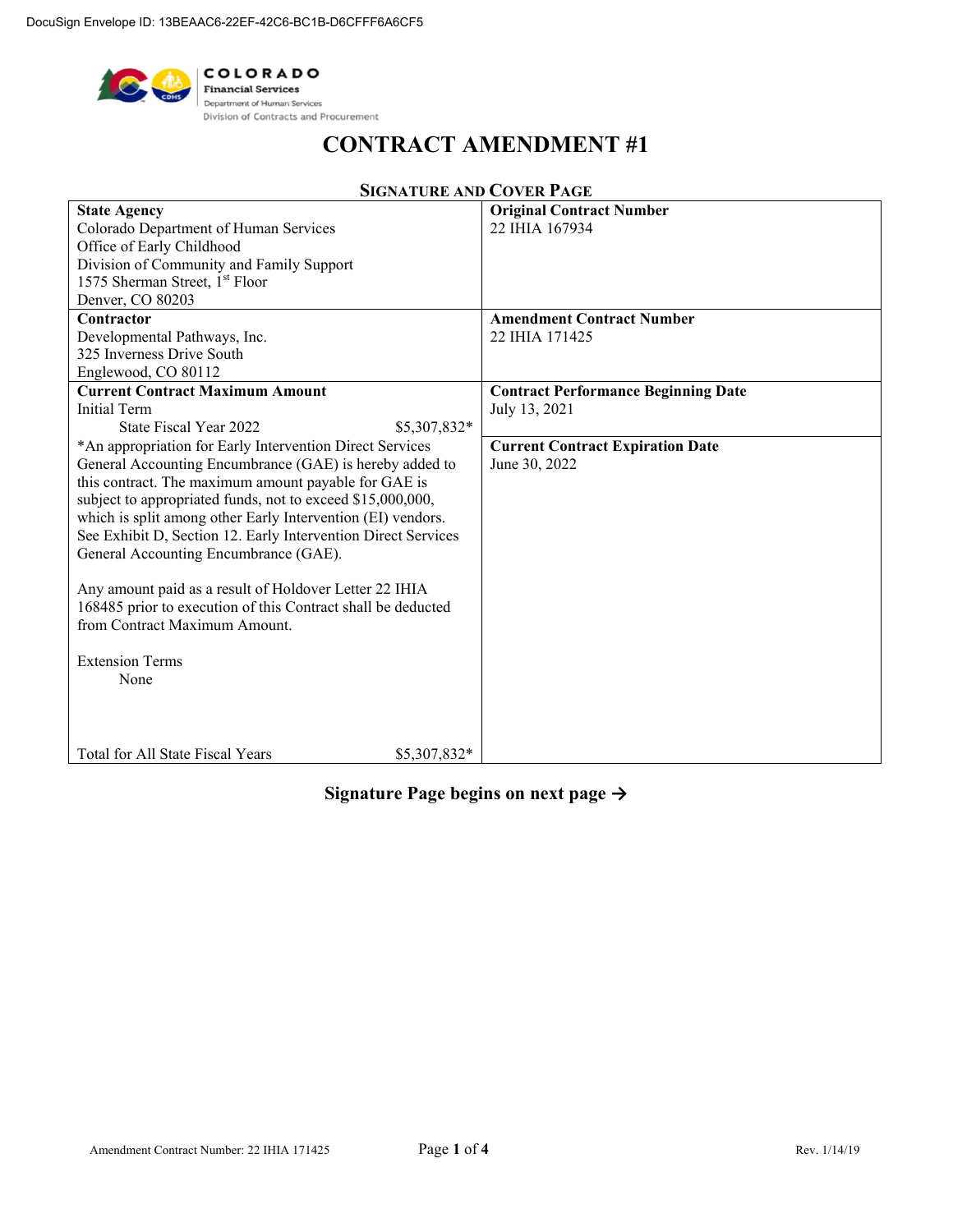

## **THE PARTIES HERETO HAVE EXECUTED THIS AMENDMENT**

Each person signing this Amendment represents and warrants that he or she is duly authorized to execute this Amendment and to bind the Party authorizing his or her signature.

| <b>CONTRACTOR</b>                                                                                                            | <b>STATE OF COLORADO</b>                                       |  |  |  |
|------------------------------------------------------------------------------------------------------------------------------|----------------------------------------------------------------|--|--|--|
| Developmental Pathways, Inc.                                                                                                 | Jared Polis, Governor                                          |  |  |  |
|                                                                                                                              | Colorado Department of Human Services                          |  |  |  |
|                                                                                                                              | Michelle Barnes, Executive Director                            |  |  |  |
|                                                                                                                              |                                                                |  |  |  |
|                                                                                                                              |                                                                |  |  |  |
| DocuSigned by:                                                                                                               | DocuSigned by:                                                 |  |  |  |
|                                                                                                                              |                                                                |  |  |  |
| MATTHEW VANAULEN                                                                                                             | lisa Castiglia                                                 |  |  |  |
| 33052A4969204F8<br>By: Matthew VanAuken, Chief Executive Officer                                                             | By: Lisa Castiglia, Director/Chief Financial Officer, Division |  |  |  |
|                                                                                                                              |                                                                |  |  |  |
|                                                                                                                              | of Operations, Office of Early Childhood                       |  |  |  |
|                                                                                                                              |                                                                |  |  |  |
| 9/24/2021                                                                                                                    | Date: $\frac{9/28/2021}{2}$                                    |  |  |  |
| Date:                                                                                                                        |                                                                |  |  |  |
| In accordance with §24-30-202 C.R.S., this Amendment is not valid until signed and dated below by the State Controller or an |                                                                |  |  |  |
| authorized delegate.                                                                                                         |                                                                |  |  |  |
|                                                                                                                              |                                                                |  |  |  |
|                                                                                                                              |                                                                |  |  |  |
| <b>STATE CONTROLLER</b>                                                                                                      |                                                                |  |  |  |
| Robert Jaros, CPA, MBA, JD                                                                                                   |                                                                |  |  |  |
|                                                                                                                              |                                                                |  |  |  |
|                                                                                                                              |                                                                |  |  |  |
| DocuSigned by:                                                                                                               |                                                                |  |  |  |
|                                                                                                                              |                                                                |  |  |  |
| By:                                                                                                                          |                                                                |  |  |  |
| <i>Toni Williamson</i><br>Toni <i>Williamson</i><br>Andrea Eurich / Jänet Miks / Toni Williamson                             |                                                                |  |  |  |
|                                                                                                                              |                                                                |  |  |  |
|                                                                                                                              | 9/28/2021                                                      |  |  |  |
| Amendment Effective Date:                                                                                                    |                                                                |  |  |  |
|                                                                                                                              |                                                                |  |  |  |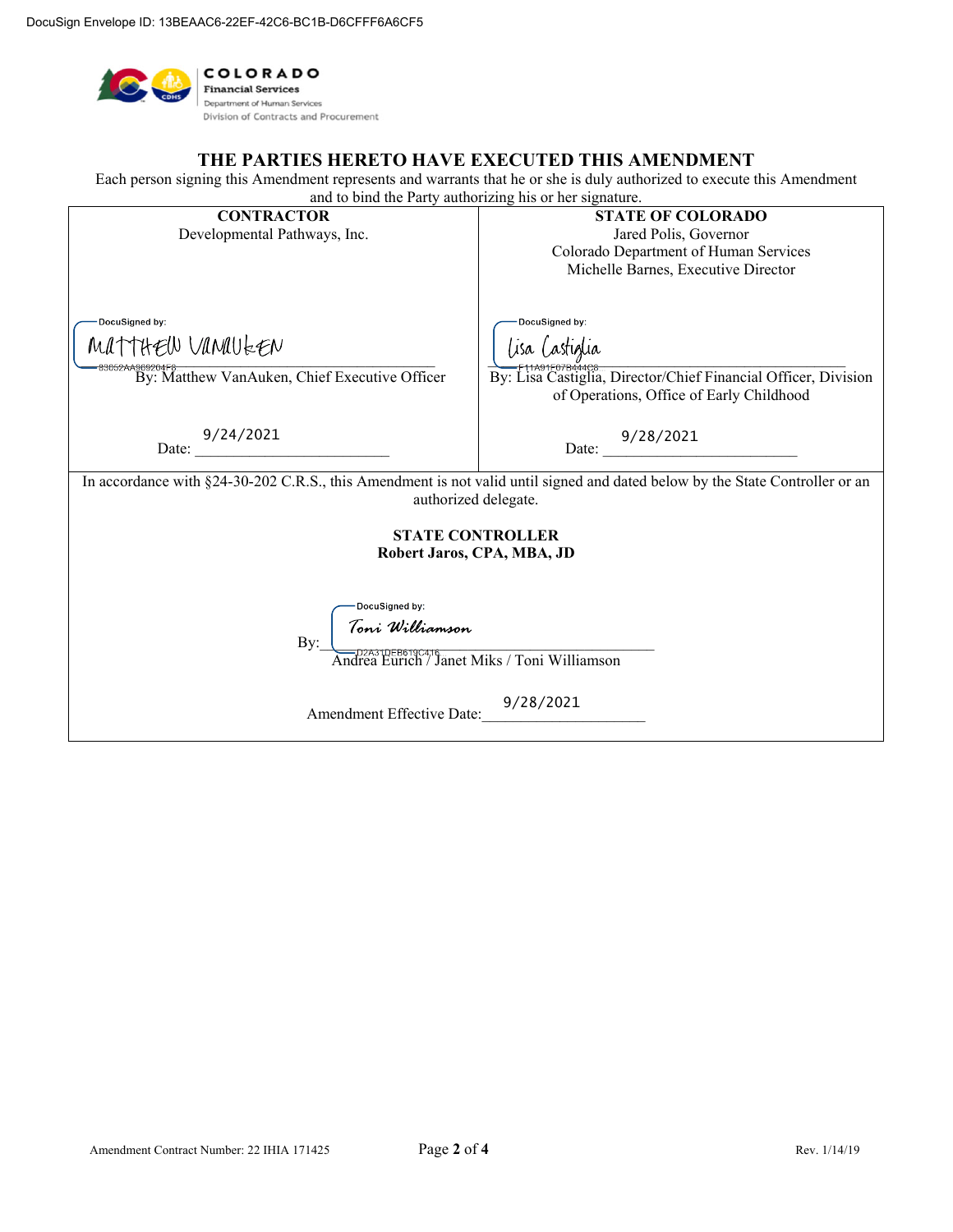

## **1. PARTIES**

This Amendment (the "Amendment") to the Original Contract shown on the Signature and Cover Page for this Amendment (the "Contract") is entered into by and between the Contractor, and the State.

### **2. TERMINOLOGY**

Except as specifically modified by this Amendment, all terms used in this Amendment that are defined in the Contract shall be construed and interpreted in accordance with the Contract.

#### **3. AMENDMENT EFFECTIVE DATE AND TERM**

#### A. Amendment Effective Date

This Amendment shall not be valid or enforceable until the Amendment Effective Date shown on the Signature and Cover Page for this Amendment. The State shall not be bound by any provision of this Amendment before that Amendment Effective Date, and shall have no obligation to pay Contractor for any Work performed or expense incurred under this Amendment either before or after of the Amendment term shown in **§3.B** of this Amendment.

#### B. Amendment Term

The Parties' respective performances under this Amendment and the changes to the Contract contained herein shall commence on the Amendment Effective Date shown on the Signature and Cover Page for this Amendment and shall terminate on the termination of the Contract.

### **4. PURPOSE**

Provide early intervention services to eligible infants, toddlers, and their families, which are provided in accordance with Section 27-10.5-701, C.R.S. and Rules and Regulations 12 CCR 2509-10, Sections 7.900-7.994, as currently exist or may hereafter be promulgated or amended, and federal regulations, 34 C.F.R., Part 303, Early Intervention Program for Infants and Toddlers with Disabilities. This Amendment amends Exhibits B and D.

### **5. MODIFICATIONS**

The Contract and all prior amendments thereto, if any, are modified as follows:

### **B. Exhibit B – Budget**

Exhibit  $B -$  Amendment #1, which is attached and incorporated into this Amendment, shall replace Exhibit B of the Original Contract.

### **C. Exhibit D – Additional Provisions**

Exhibit  $D -$  Amendment #1, which is attached and incorporated into this Amendment, shall replace Exhibit D of the Original Contract.

### **6. LIMITS OF EFFECT AND ORDER OF PRECEDENCE**

This Amendment is incorporated by reference into the Contract, and the Contract and all prior amendments or other modifications to the Contract, if any, remain in full force and effect except as specifically modified in this Amendment. Except for the Special Provisions contained in the Contract, in the event of any conflict, inconsistency, variance, or contradiction between the provisions of this Amendment and any of the provisions of the Contract or any prior modification to the Contract, the provisions of this Amendment shall in all respects supersede, govern, and control. The provisions of this Amendment shall only supersede, govern, and control over the Special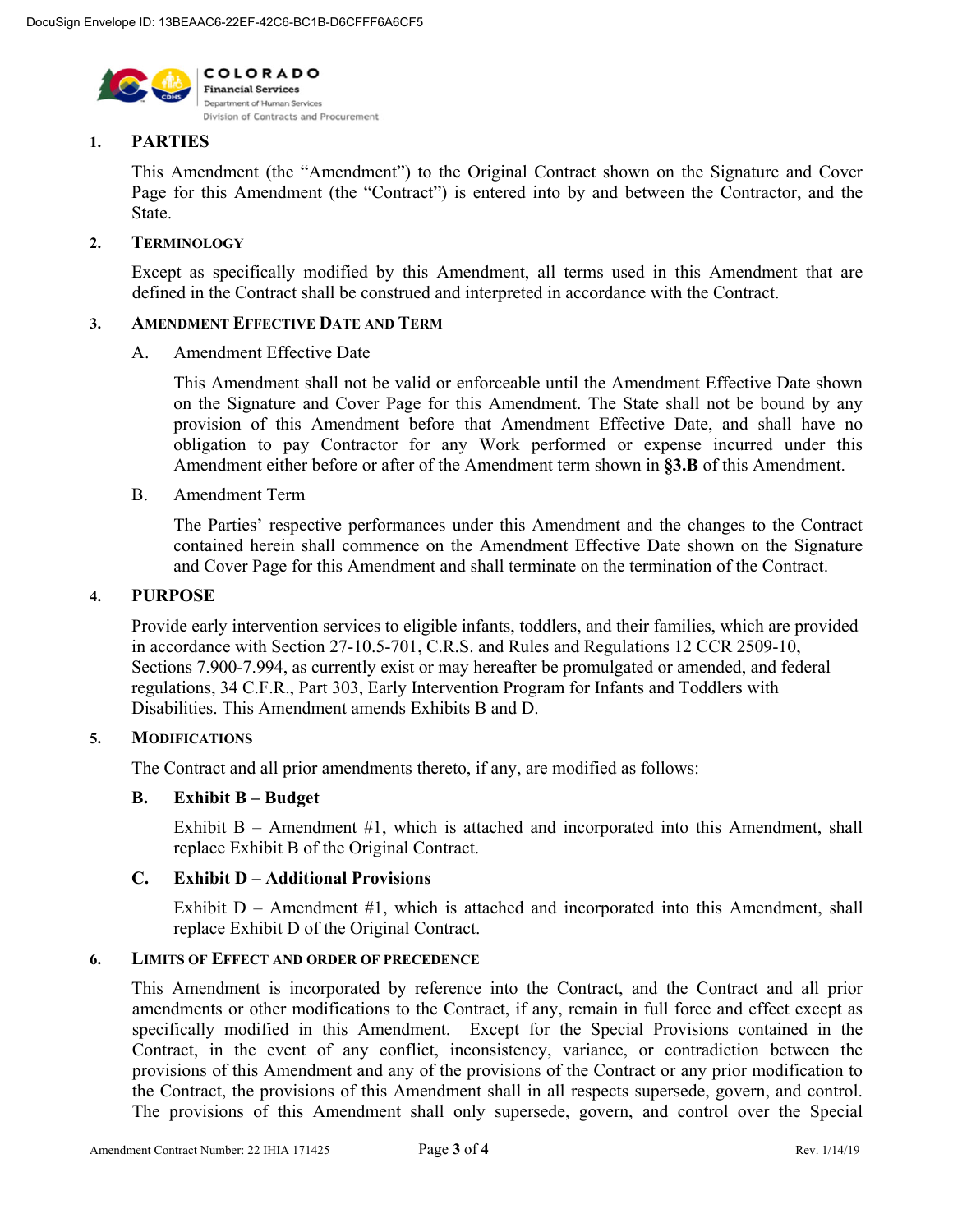

Provisions contained in the Contract to the extent that this Amendment specifically modifies those Special Provisions.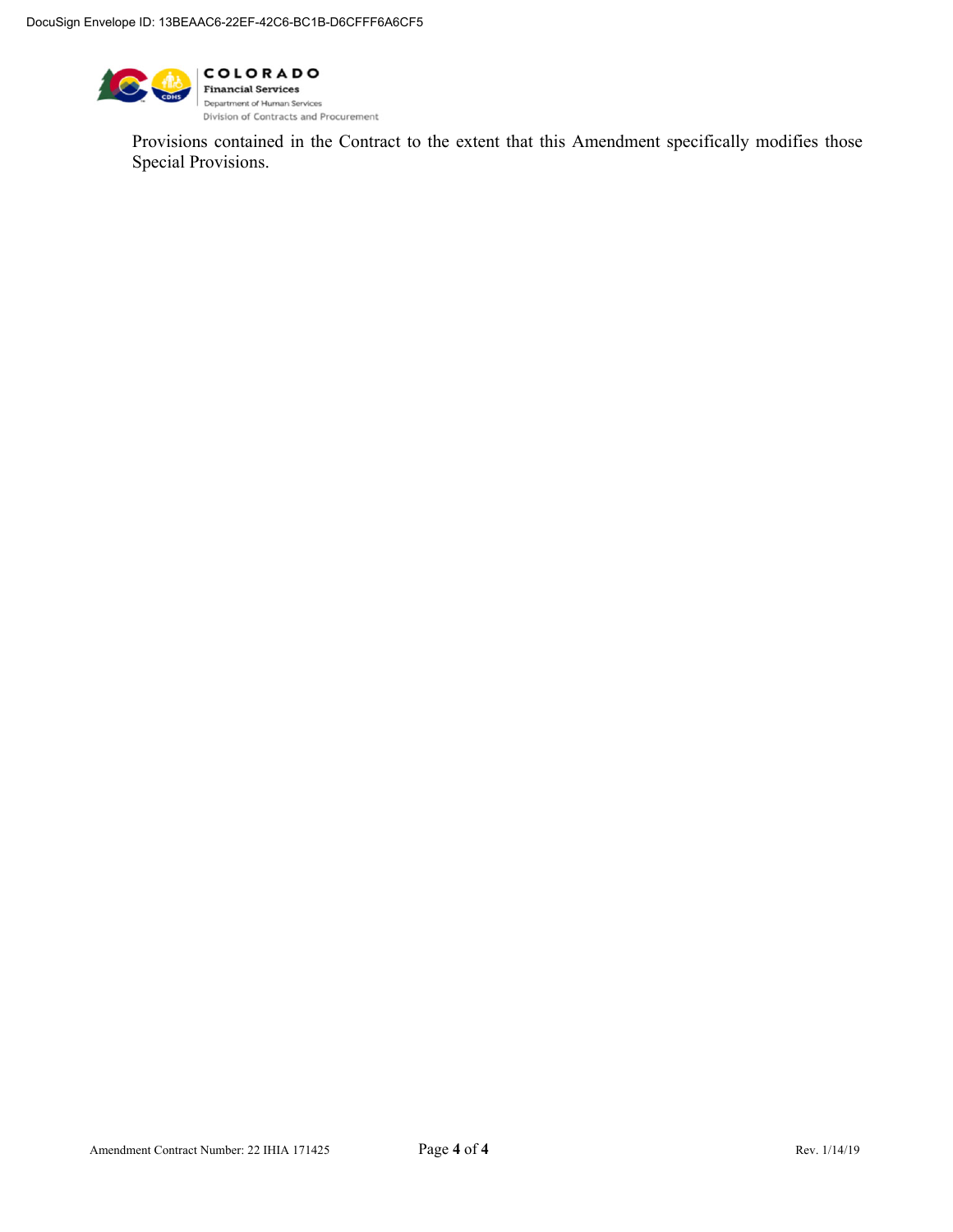

| <b>Expenditure Categories</b>                  |                                                                             |                  |                  |                                               |                       |
|------------------------------------------------|-----------------------------------------------------------------------------|------------------|------------------|-----------------------------------------------|-----------------------|
| <b>Personnel Services - Salaried Employees</b> |                                                                             |                  |                  |                                               | FY 2022               |
|                                                |                                                                             | <b>Gross or</b>  |                  | <b>Percent of</b>                             | <b>Total From All</b> |
|                                                | Description of Work and                                                     | Annual           |                  | Time on                                       | <b>Funding</b>        |
| <b>Position Title</b>                          | Fringe includes: Health, life and dental insurance and 401K match.          | Salary           | Fringe           | Project                                       | <b>Sources</b>        |
|                                                | <b>Administration</b>                                                       |                  |                  |                                               |                       |
|                                                | No costs shall be reimbursed by CDHS for this category.                     |                  |                  | 0%                                            | \$<br>$\blacksquare$  |
|                                                | <b>Sub-Total Administration (including fringe benefits)</b>                 |                  |                  |                                               | \$0                   |
|                                                | Revenue Offset - Targeted Case Management (TCM)                             |                  |                  |                                               | \$0                   |
|                                                | <b>Revenue Offset - Early Intervention Services Trust (EIST)</b>            |                  |                  |                                               | \$0                   |
|                                                |                                                                             |                  |                  | <b>Revenue Offset - Public Insurance</b>      | \$0                   |
|                                                |                                                                             |                  |                  | <b>Revenue Offset - Other Funding Sources</b> | \$0                   |
|                                                |                                                                             |                  |                  | <b>Total CDHS Funding (EI)</b>                | \$0                   |
|                                                | <b>Personnel Services - Salaried Employees</b>                              |                  |                  |                                               | FY 2022               |
|                                                |                                                                             | <b>Gross or</b>  |                  | <b>Percent of</b>                             | Total From All        |
|                                                | Description of Work and                                                     | Annual           |                  | Time on                                       | <b>Funding</b>        |
| <b>Position Title</b>                          | Fringe includes: Health, life and dental insurance and 401K match.          | Salary           | Fringe           | Project                                       | <b>Sources</b>        |
|                                                | <b>Service Coordination</b>                                                 |                  |                  |                                               |                       |
| DIRECTOR OF EARLY CHILDHOOD                    | Early Intervention has one director, dedicated to this program, with 50%    | 96,673           | 19,335           | 50%                                           | \$58,004              |
|                                                | of their time spent on Service Coordination and 50% of their time spent     |                  |                  |                                               |                       |
|                                                | on Direct Services. This position is specific to Early Intervention and not |                  |                  |                                               |                       |
|                                                | the whole agency. Provides administration for the El Dept., supervises      |                  |                  |                                               |                       |
|                                                | 2 Associate Directors.                                                      |                  |                  |                                               |                       |
| <b>ASSOCIATE DIRECTOR #1</b>                   | Supervises 4 Program managers.                                              | 70,141           | 14,028           | 100%                                          | \$84,169              |
| <b>ASSOCIATE DIRECTOR #2</b>                   | Supervises Program managers.                                                | 71.402           | 14,280           | 50%                                           | \$42,841              |
| PROGRAM MANAGER #1                             | Supervises Service Coordinators.                                            | 52,181           | 10,436           | 100%                                          | \$62,617              |
| PROGRAM MANAGER #2                             | Oversees, plans and coordinates SC and Dept. trainings.                     | 56,069           | 11,214           | 100%                                          | \$67,283              |
| PROGRAM MANAGER #3<br>PROGRAM MANAGER #4       | <b>Supervises Service Coordinators.</b><br>Supervises Service Coordinators. | 55,458<br>56,162 | 11,092<br>11,232 | 100%<br>100%                                  | \$66,550<br>\$67,394  |
| PROGRAM MANAGER #5                             | Supervises Service Coordinators.                                            | 60.406           | 12,081           | 100%                                          | \$72,487              |
| PROGRAM MANAGER #6                             | Supervises Service Coordinators.                                            | 60,302           | 12,060           | 100%                                          | \$72,362              |
| PROGRAM MANAGER #7                             | Supervises Service Coordinators.                                            | 53,755           | 10,751           | 100%                                          | \$64,506              |
| PROGRAM MANAGER #8                             | Supervises Service Coordinators.                                            | 55,768           | 11,154           | 100%                                          | \$66,922              |
| PROGRAM MANAGER #9                             | Supervises Service Coordinators.                                            | 55,802           | 11.160           | 100%                                          | \$66,962              |
| EI SUPPORT SPECIALIST #1                       | Performs Administrative Support functions                                   | 38,911           | 7,782            | 100%                                          | \$46,693              |
| EI SUPPORT SPECIALIST #2                       | Performs Administrative Support functions                                   | 37,792           | 7,558            | 100%                                          | \$45,350              |
| BILINGUAL SENIOR COORDINATOR                   | Coordinates El Services for families. Receives a bilingual stipend.         | 42,706           | 8,541            | 100%                                          | \$51,247              |
| SPANISH LANGUAGE INTERPRETER                   | Provides written and verbal interpretation services.                        | 48,172           | 9,634            | 100%                                          | \$57,806              |
| <b>BILINGUAL COORDINATOR #1</b>                | Coordinates El Services for families. Receives a bilingual stipend.         | 38,912           | 7,782            | 100%                                          | \$46,694              |
| <b>BILINGUAL COORDINATOR #2</b>                | Coordinates El Services for families. Receives a bilingual stipend.         | 40,856           | 8,171            | 100%                                          | \$49,027              |
| <b>BILINGUAL COORDINATOR #3</b>                | Coordinates El Services for families. Receives a bilingual stipend          | 39,731           | 7,946            | 100%                                          | \$47,677              |
| BILINGUAL COORDINATOR #4                       | Coordinates El Services for families. Receives a bilingual stipend.         | 44,906           | 8,981            | 100%                                          | \$53,887              |
| <b>BILINGUAL COORDINATOR #5</b>                | Coordinates El Services for families. Receives a bilingual stipend.         | 39,469           | 7,894            | 100%                                          | \$47,363              |
| <b>BILINGUAL COORDINATOR #6</b>                | Coordinates El Services for families. Receives a bilingual stipend.         | 44.775           | 8,955            | 100%                                          | \$53,730              |
| SENIOR COORDINATOR #1                          |                                                                             | 47,518           | 9,504            | 100%                                          | \$57,022              |
| SENIOR COORDINATOR #2                          | Coordinates El Services for families. Assists with new SC training and      | 48,418           | 9,684            | 100%                                          | \$58,102              |
| SENIOR COORDINATOR #3                          | mentoring.                                                                  | 48,006           | 9,601            | 100%                                          | \$57,607              |
| SENIOR COORDINATOR #4                          |                                                                             | 45,189           | 9,038            | 100%                                          | \$54,227              |
| <b>INTAKE COORDINATOR #1</b>                   | Coordinates El Services for families.                                       | 41,714           | 8,343            | 100%                                          | \$50,057              |
| <b>INTAKE COORDINATOR #2</b>                   | Coordinates El Services for families.                                       | 39,901           | 7,980            | 100%                                          | \$47,881              |
| EI COORDINATOR #1                              | Coordinates El Services for families.                                       | 44,616           | 8,923            | 100%                                          | \$53,539              |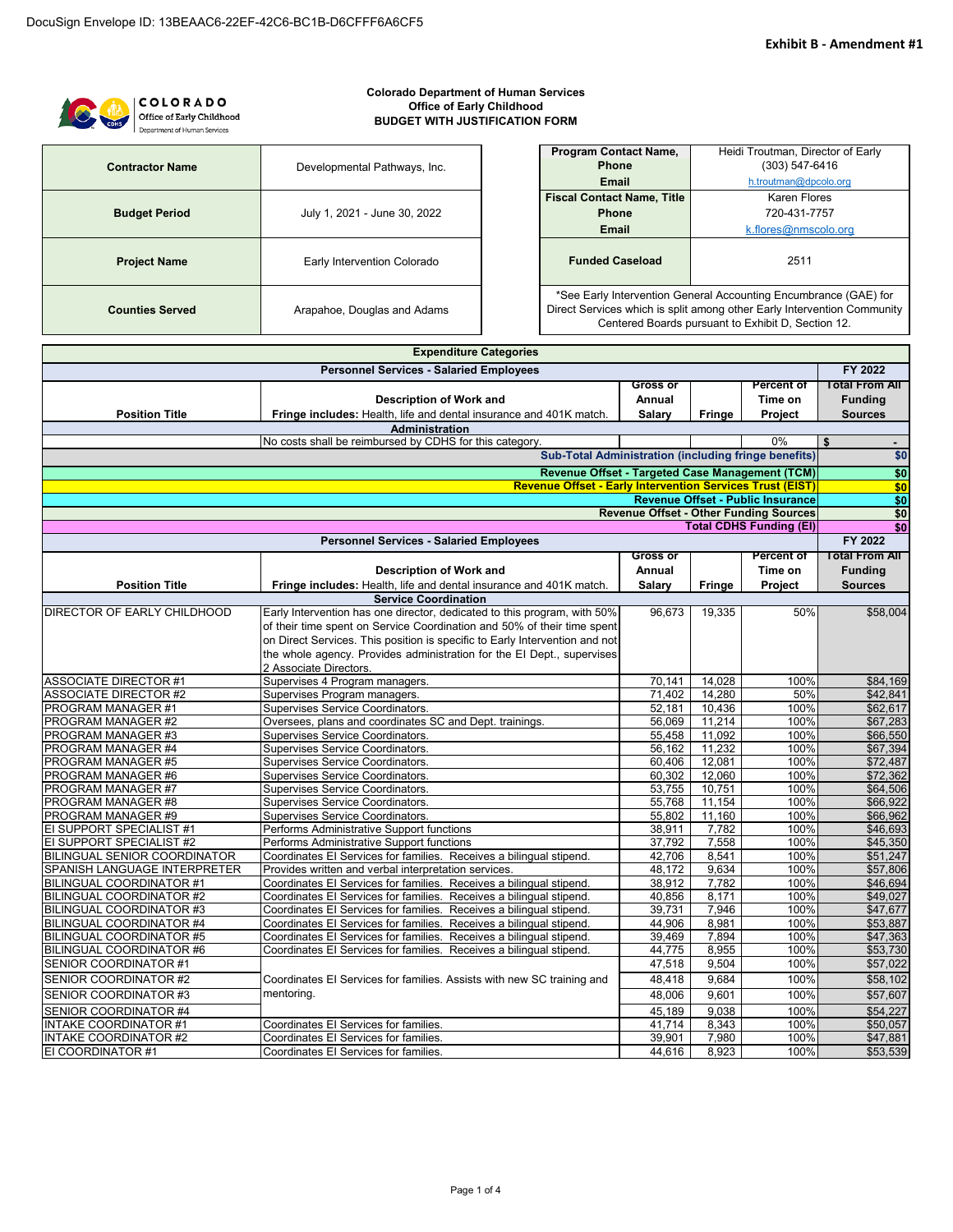| <b>Personnel Services - Salaried Employees</b> |                                                                                |                  |                |                                                                                           | FY 2022               |
|------------------------------------------------|--------------------------------------------------------------------------------|------------------|----------------|-------------------------------------------------------------------------------------------|-----------------------|
|                                                |                                                                                | <b>Gross or</b>  |                | Percent of                                                                                | <b>Total From All</b> |
|                                                | <b>Description of Work and</b>                                                 | Annual           |                | Time on                                                                                   | <b>Funding</b>        |
| <b>Position Title</b>                          | Fringe includes: Health, life and dental insurance and 401K match.             | Salary           | <b>Fringe</b>  | Project                                                                                   | <b>Sources</b>        |
|                                                | <b>Service Coordination</b>                                                    |                  |                |                                                                                           |                       |
| EI COORDINATOR #2                              | Coordinates El Services for families.                                          | 39,528           | 7,906          | 100%                                                                                      | \$47,434              |
| EI COORDINATOR #3                              | Coordinates El Services for families.                                          | 38,916           | 7,783          | 100%                                                                                      | \$46,699              |
| EI COORDINATOR #4                              | Coordinates El Services for families.                                          | 22,570           | 4,514          | 100%<br>100%                                                                              | \$27,084              |
| EI COORDINATOR #5<br>EI COORDINATOR #6         | Coordinates El Services for families.<br>Coordinates El Services for families. | 40,934<br>39,359 | 8,187<br>7,872 | 100%                                                                                      | \$49,121<br>\$47,231  |
| EI COORDINATOR #7                              | Coordinates El Services for families.                                          | 38,332           | 7,666          | 100%                                                                                      | \$45,998              |
| EI COORDINATOR #8                              | Coordinates El Services for families.                                          | 36.776           | 7,355          | 100%                                                                                      | \$44,131              |
| EI COORDINATOR #9                              | Coordinates El Services for families.                                          | 37,601           | 7,520          | 100%                                                                                      | \$45,121              |
| EI COORDINATOR #10                             | Coordinates El Services for families.                                          | 41,140           | 8,228          | 100%                                                                                      | \$49,368              |
| EI COORDINATOR #11                             | Coordinates El Services for families.                                          | 39,547           | 7,909          | 100%                                                                                      | \$47,456              |
| EI COORDINATOR #12                             | Coordinates El Services for families.                                          | 39,159           | 7,832          | 100%                                                                                      | \$46,991              |
| EI COORDINATOR #13                             | Coordinates El Services for families.                                          | 41,473           | 8,295          | 100%                                                                                      | \$49,768              |
| EI COORDINATOR #14                             | Coordinates El Services for families.                                          | 25,865           | 5,173          | 100%                                                                                      | \$31,038              |
| EI COORDINATOR #15                             | Coordinates El Services for families.                                          | 35,956           | 7,191          | 100%                                                                                      | \$43,147              |
| EI COORDINATOR #16                             | Coordinates El Services for families.                                          | 38,014           | 7,603          | 100%                                                                                      | \$45,617              |
| EI COORDINATOR #17                             | Coordinates El Services for families.                                          | 38,618           | 7,724          | 100%                                                                                      | \$46,342              |
| EI COORDINATOR #18                             | Coordinates El Services for families.                                          | 38,618           | 7,724          | 100%                                                                                      | \$46,342              |
| EI COORDINATOR #19                             | Coordinates El Services for families.                                          | 45,189           | 9,038          | 100%                                                                                      | \$54,227              |
| EI COORDINATOR #20                             | Coordinates El Services for families.                                          | 41,140           | 8,228          | 100%                                                                                      | \$49,368              |
| EI COORDINATOR #21                             | Coordinates El Services for families.                                          | 40,474           | 8,095          | 100%                                                                                      | \$48,569              |
| EI COORDINATOR #22                             | Coordinates El Services for families.                                          | 39,142           | 7,828          | 100%                                                                                      | \$46,970              |
| EI COORDINATOR #23                             | Coordinates El Services for families.                                          | 39,650           | 7,930          | 100%                                                                                      | \$47,580              |
| EI COORDINATOR #24                             | Coordinates El Services for families.                                          | 39,650<br>40,837 | 7,930<br>8,167 | 100%<br>100%                                                                              | \$47,580<br>\$49,004  |
| EI COORDINATOR #25<br>EI COORDINATOR #26       | Coordinates El Services for families.<br>Coordinates El Services for families. | 41,530           | 8,306          | 100%                                                                                      |                       |
| EI COORDINATOR #27                             | Coordinates El Services for families.                                          | 40,332           | 8,066          | 100%                                                                                      | \$49,836<br>\$48,398  |
| EI COORDINATOR #28                             | Coordinates El Services for families.                                          | 36,082           | 7,216          | 100%                                                                                      | \$43,298              |
| EI COORDINATOR #29                             | Coordinates El Services for families.                                          | 43,305           | 8,661          | 100%                                                                                      | \$51,966              |
| EI COORDINATOR #30                             | Coordinates El Services for families.                                          | 42,208           | 8,442          | 100%                                                                                      | \$50,650              |
| EI COORDINATOR #31                             | Coordinates El Services for families.                                          | 39,336           | 7,867          | 100%                                                                                      | \$47,203              |
| EI COORDINATOR #32                             | Coordinates El Services for families.                                          | 39,359           | 7,872          | 100%                                                                                      | \$47,231              |
| EI COORDINATOR #33                             | Coordinates El Services for families.                                          | 39,872           | 7,974          | 100%                                                                                      | \$47,846              |
| EI COORDINATOR #34                             | Coordinates El Services for families.                                          | 41,140           | 8,228          | 100%                                                                                      | \$49,368              |
| EI COORDINATOR #35                             | Coordinates El Services for families.                                          | 39,771           | 7,954          | 100%                                                                                      | \$47,725              |
| EI COORDINATOR #36                             | Coordinates El Services for families.                                          | 41,280           | 8,256          | 100%                                                                                      | \$49,536              |
| EI COORDINATOR #37                             | Coordinates El Services for families.                                          | 39,359           | 7,872          | 100%                                                                                      | \$47,231              |
| EI COORDINATOR #38                             | Coordinates El Services for families.                                          | 42,549           | 8,510          | 100%                                                                                      | \$51,059              |
| EI COORDINATOR - TRUST #1                      | Coordinates El Services for families.                                          | 49,388           | 9,878          | 100%                                                                                      | \$59,266              |
| EI COORDINATOR - TRUST #2                      | Coordinates El Services for families.                                          | 48,154           | 9,631          | 100%                                                                                      | \$57,785              |
| EI COORDINATOR - TRUST #3                      | Coordinates El Services for families.                                          | 49,988           | 9,998          | 100%                                                                                      | \$59,986              |
| PROGRAM ADMINISTRATOR #1                       | Performs Administrative Support functions.                                     | 39,526           | 7,905          | 100%                                                                                      | \$47,431              |
| PROGRAM ADMINISTRATOR #2                       | Coordinates El Services for families.                                          | 50,509           | 10,102         | 100%                                                                                      | \$60,611              |
| PROGRAM ADMINISTRATOR #3                       | Coordinates El Services for families.                                          | 45,005           | 9,001          | 100%                                                                                      | \$54,006              |
| PROGRAM MANAGER ASSISTANT                      | Coordinates El Services for families.                                          | 44,496           | 8,899          | 100%                                                                                      | \$53,395              |
|                                                | <b>Sub-Total Service Coordination (including fringe benefits)</b>              |                  |                |                                                                                           | \$3,796,019           |
|                                                | Revenue Offset - Targeted Case Management (TCM)                                |                  |                |                                                                                           | \$645,323             |
|                                                | <b>Revenue Offset - Early Intervention Services Trust (EIST)</b>               |                  |                |                                                                                           | \$177,035             |
|                                                |                                                                                |                  |                | <b>Revenue Offset - Public Insurance</b><br><b>Revenue Offset - Other Funding Sources</b> | \$0                   |
|                                                |                                                                                |                  |                | <b>Total CDHS Funding (EI)</b>                                                            | \$0<br>\$2,973,661    |
|                                                | <b>Personnel Services - Salaried Employees</b>                                 |                  |                |                                                                                           | FY 2022               |
|                                                |                                                                                | <b>Gross or</b>  |                | <b>Percent of</b>                                                                         | <b>Total From All</b> |
|                                                | Description of Work and                                                        | Annual           |                | Time on                                                                                   | <b>Funding</b>        |
| <b>Position Title</b>                          | Fringe includes: Health, life and dental insurance and 401K match.             | <b>Salary</b>    | Fringe         | Project                                                                                   | <b>Sources</b>        |
|                                                | <b>Direct Services</b>                                                         |                  |                |                                                                                           |                       |
| DIRECTOR OF EARLY CHILDHOOD                    | Early Intervention has one director, dedicated to this program, with 50%       | 96,673           | 19,335         | 50% \$                                                                                    | 58,004                |
|                                                | of their time spent on Service Coordination and 50% of their time spent        |                  |                |                                                                                           |                       |
|                                                | on Direct Services. This position is specific to Early Intervention and not    |                  |                |                                                                                           |                       |
|                                                | the whole agency. Provides administration for the El Dept., supervises         |                  |                |                                                                                           |                       |
|                                                | 2 Associate Directors.                                                         |                  |                |                                                                                           |                       |
| ASSOCIATE DIRECTOR #2                          | Supervises Program managers.                                                   | 71,402           | 14,280         | 50% \$                                                                                    | 42,841                |
| <b>ASSOCIATE DIRECTOR #3</b>                   | Supervises 5 Program managers.                                                 | 74,523           | 14,905         | 100% \$                                                                                   | 89,428                |
| PROGRAM MANAGER - BILLING                      | Oversees the El Dept. provider billing process.                                | 67,895           | 13,579         | 100% \$                                                                                   | 81,474                |
| <b>BEHAVIOR ANALYST</b>                        | Performs Behavioral Intervention functions,                                    | 71,082           | 14,216         | $100\%$ \$                                                                                | 85,298                |
| DIRECT SERVICE PROVIDER #1                     | Provides El Direct Therapy Services.                                           | 78,275           | 15,655         | $100\%$ \$                                                                                | 93,930                |
| DIRECT SERVICE PROVIDER #2                     | Provides El Direct Therapy Services.                                           | 69,184           | 13,837         | $100\%$ \$                                                                                | 83,021                |
| DIRECT SERVICE PROVIDER #3                     | Provides El Direct Therapy Services.                                           | 65,452           | 13,090         | $100\%$ \$                                                                                | 78,542                |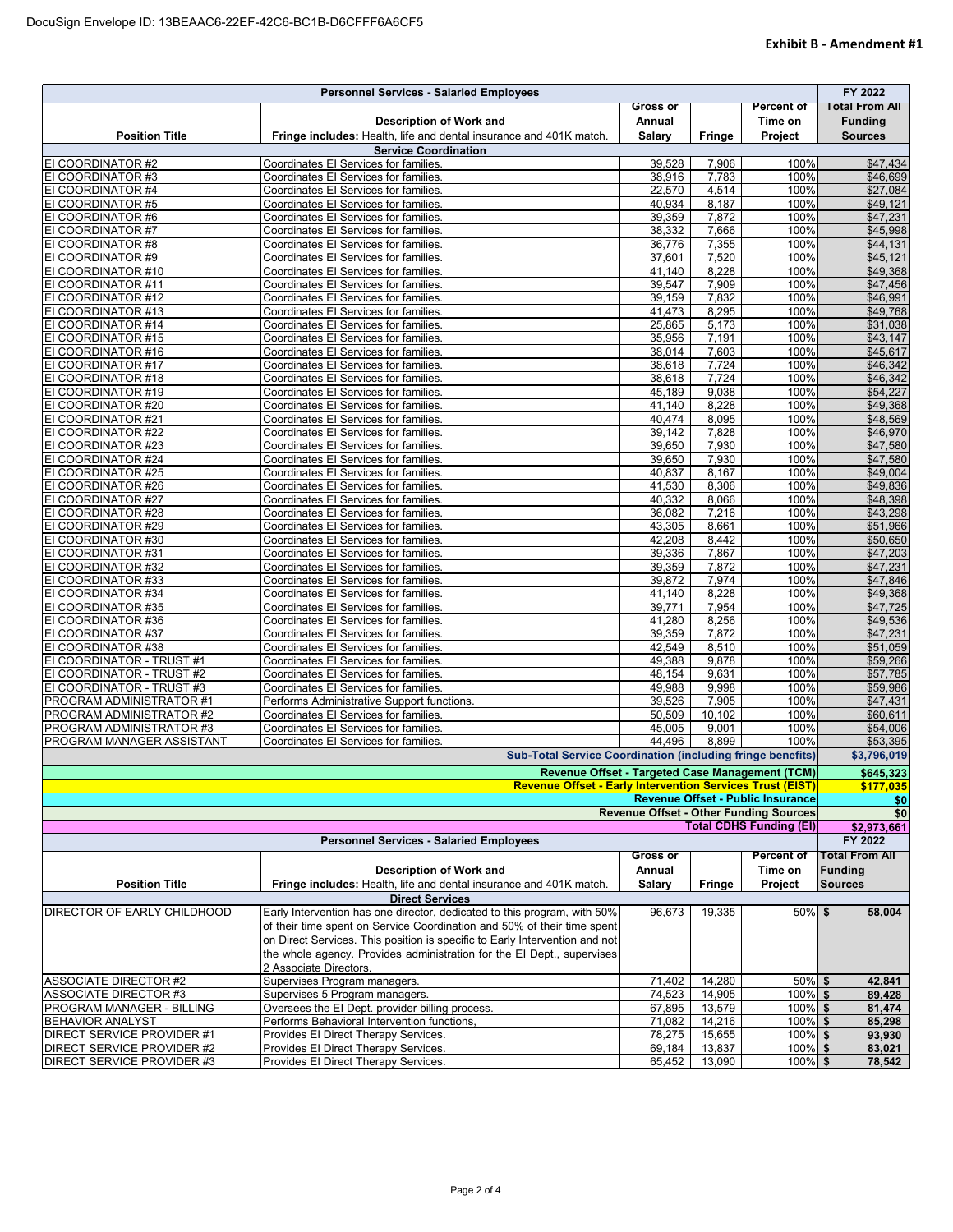| <b>Personnel Services - Salaried Employees</b> |                                                                                                                                             |                 |        | FY 2022                                       |                       |
|------------------------------------------------|---------------------------------------------------------------------------------------------------------------------------------------------|-----------------|--------|-----------------------------------------------|-----------------------|
|                                                |                                                                                                                                             | <b>Gross or</b> |        | <b>Percent of</b>                             | <b>Total From All</b> |
|                                                | Description of Work and                                                                                                                     | Annual          |        | Time on                                       | <b>Funding</b>        |
| <b>Position Title</b>                          | Fringe includes: Health, life and dental insurance and 401K match.                                                                          | Salary          | Fringe | Project                                       | <b>Sources</b>        |
|                                                | <b>Direct Services</b>                                                                                                                      |                 |        |                                               |                       |
| DIRECT SERVICE PROVIDER #4                     | Provides El Direct Therapy Services.                                                                                                        | 64,597          | 12,919 | 100% \$                                       | 77,516                |
| <b>DIRECT SERVICE PROVIDER #5</b>              | Provides El Direct Therapy Services.                                                                                                        | 68,595          | 13,719 | $100\%$ \$                                    | 82,314                |
| <b>DIRECT SERVICE PROVIDER #6</b>              | Provides El Direct Therapy Services.                                                                                                        | 73,049          | 14,610 | 100% \$                                       | 87,659                |
| DIRECT SERVICE PROVIDER #7                     | Provides El Direct Therapy Services.                                                                                                        | 38,289          | 7,658  | $100\%$ \$                                    | 45,947                |
| DIRECT SERVICE PROVIDER #8                     | Provides El Direct Therapy Services.                                                                                                        | 53,270          | 10,654 | 100% \$                                       | 63,924                |
| DIRECT SERVICE PROVIDER #9                     | Provides El Direct Therapy Services.                                                                                                        | 45,507          | 9,101  | 100% \$                                       | 54,608                |
| DIRECT SERVICE PROVIDER #10                    | Provides El Direct Therapy Services.                                                                                                        | 72,394          | 14,479 | 100% \$                                       | 86,873                |
| DIRECT SERVICE PROVIDER #11                    | Provides El Direct Therapy Services.                                                                                                        | 37,491          | 7,498  | 100% \$                                       | 44,989                |
| DIRECT SERVICE PROVIDER #12                    | Provides El Direct Therapy Services.                                                                                                        | 66,193          | 13,239 | 100% \$                                       | 79,432                |
| DIRECT SERVICE PROVIDER #13                    | Provides El Direct Therapy Services.                                                                                                        | 63,125          | 12,625 | 100% \$                                       | 75,750                |
| DIRECT SERVICE PROVIDER #14                    | Provides El Direct Therapy Services.                                                                                                        | 60,166          | 12,033 | $100\%$ \$                                    | 72,199                |
| DIRECT SERVICE PROVIDER #15                    | Provides El Direct Therapy Services.                                                                                                        | 49.430          | 9.886  | 100% \$                                       | 59,316                |
|                                                | <b>Sub-Total Direct Services (including fringe benefits)</b>                                                                                |                 |        |                                               | \$1,443,065           |
|                                                | Revenue Offset - Targeted Case Management (TCM)                                                                                             |                 |        |                                               | \$0                   |
|                                                | <b>Revenue Offset - Early Intervention Services Trust (EIST)</b>                                                                            |                 |        |                                               | \$91,539              |
|                                                |                                                                                                                                             |                 |        | <b>Revenue Offset - Public Insurance</b>      | \$7,800               |
|                                                |                                                                                                                                             |                 |        | <b>Revenue Offset - Other Funding Sources</b> | \$0                   |
|                                                |                                                                                                                                             |                 |        | <b>Total CDHS Funding (EI)</b>                | \$1,343,726           |
|                                                | <b>Personnel Services Funding Summary</b>                                                                                                   |                 |        |                                               |                       |
|                                                | <b>Total Personnel Services (including fringe benefits)</b>                                                                                 |                 |        |                                               | \$5,239,084           |
|                                                | Revenue Offset - Targeted Case Management (TCM)                                                                                             |                 |        |                                               | \$645,323             |
|                                                | <b>Revenue Offset - Early Intervention Services Trust (EIST)</b>                                                                            |                 |        |                                               | \$268,574             |
|                                                |                                                                                                                                             |                 |        | Revenue Offset - Public Insurance             | \$7,800               |
|                                                |                                                                                                                                             |                 |        | <b>Revenue Offset - Other Funding Sources</b> | \$0                   |
|                                                |                                                                                                                                             |                 |        | <b>Total CDHS Funding (EI)</b>                | \$4,317,387           |
|                                                | Contractors/Consultants (payments to third parties or entities)                                                                             |                 |        |                                               | FY 2022               |
|                                                |                                                                                                                                             |                 |        |                                               | <b>Total CDHS</b>     |
| Item                                           | <b>Description of Item</b>                                                                                                                  |                 |        |                                               | <b>Funding (EI)</b>   |
|                                                | No costs shall be reimbursed by CDHS for this category.                                                                                     |                 |        |                                               |                       |
|                                                |                                                                                                                                             |                 |        | <b>Total Contractors/Consultants</b>          | \$0<br>\$0            |
|                                                |                                                                                                                                             |                 |        |                                               |                       |
|                                                | <b>Travel</b>                                                                                                                               |                 |        |                                               | FY 2022               |
|                                                |                                                                                                                                             |                 |        |                                               | <b>Total CDHS</b>     |
| Item                                           | <b>Description of Item</b>                                                                                                                  |                 |        |                                               | <b>Funding (EI)</b>   |
|                                                | Administration                                                                                                                              |                 |        |                                               |                       |
|                                                | No costs shall be reimbursed by CDHS for this category.                                                                                     |                 |        |                                               | \$0                   |
|                                                | <b>Service Coordination</b>                                                                                                                 |                 |        |                                               |                       |
| Mileage                                        | Mileage costs for off site meetings or training associated with the EI program not to exceed the Federal mileage                            |                 |        |                                               | \$51,360              |
|                                                | rate at https://www.gsa.gov/travel-resources. * Any out of state travel costs must be pre-approved by CDHS                                  |                 |        |                                               |                       |
|                                                | <b>Direct Services</b>                                                                                                                      |                 |        |                                               |                       |
| Mileage                                        | Mileage costs for off site meetings or training associated with the EI program not to exceed the Federal mileage                            |                 |        |                                               | \$31,600              |
|                                                | rate at https://www.gsa.gov/travel-resources. * Any out of state travel costs must be pre-approved by CDHS                                  |                 |        |                                               |                       |
|                                                |                                                                                                                                             |                 |        | <b>Total Travel</b>                           | \$82,960              |
|                                                | <b>Supplies &amp; Operating Expenses</b>                                                                                                    |                 |        |                                               | FY 2022               |
|                                                |                                                                                                                                             |                 |        |                                               |                       |
|                                                |                                                                                                                                             |                 |        |                                               | <b>Total CDHS</b>     |
| Name                                           | <b>Description of Item</b>                                                                                                                  |                 |        |                                               | <b>Funding (EI)</b>   |
|                                                | Administration                                                                                                                              |                 |        |                                               |                       |
|                                                | No costs shall be reimbursed by CDHS for this category.                                                                                     |                 |        |                                               | \$0                   |
|                                                | <b>Service Coordination</b><br>Staff development and training consists of required training and professional development classes, meals and |                 |        |                                               | \$13,440              |
| <b>Staff Development and Training</b>          |                                                                                                                                             |                 |        |                                               |                       |
|                                                | meeting space for staff meetings. A small portion of the budget is for reasonable costs associated with staff                               |                 |        |                                               |                       |
|                                                | morale and recognition, related to health and employee relations. For our organization, we budget \$5 per month                             |                 |        |                                               |                       |
|                                                | per employee for items such as team building, birthday celebrations and snacks/refreshments at meetings.                                    |                 |        |                                               |                       |
| Depreciation                                   | Depreciation is allocated by occupancy square footage for each program/department for the Inverness building.                               |                 |        |                                               | \$65,369              |
| Insurance                                      | Insurance includes property coverage for our Inverness building and are allocated by occupancy square footage                               |                 |        |                                               | \$1,821               |
|                                                | for each program/department.                                                                                                                |                 |        |                                               |                       |
| <b>Utilities</b>                               | Utilities (gas, electric, water, sewer) for the Inverness building. Utilities are allocated by occupancy square                             |                 |        |                                               | \$9,532               |
|                                                | footage for each program/department.                                                                                                        |                 |        |                                               |                       |
| Janitorial                                     | Janitorial includes cleaning of building and office space, trash, grounds keeping, snow removal and pest control                            |                 |        |                                               | \$13,431              |
| Rent / External Lease                          | Rent/External Lease for Jewell building location (based on square footage)                                                                  |                 |        |                                               | \$58,582              |
| <b>Building Maintenance and Repairs</b>        | Maintenance and Repairs are general repairs of the Inverness building. If there is a repair or maintenance                                  |                 |        |                                               | \$31,013              |
|                                                | expense directly associated with a department it is specifically identified and charged accordingly. General                                |                 |        |                                               |                       |
|                                                | repairs to the Inverness building are allocated by occupancy square footage for each program/department.                                    |                 |        |                                               |                       |
|                                                |                                                                                                                                             |                 |        |                                               |                       |
| Postage                                        | Postage                                                                                                                                     |                 |        |                                               | \$2,700               |
| <b>Common Shared Supplies</b>                  | Common Shared Supplies (copy paper, pencils, pens, highlighters, folders and other commonly purchased                                       |                 |        |                                               | \$4,524               |
| <b>External Printing Services</b>              | <b>External Printing Services</b>                                                                                                           |                 |        |                                               | \$1,100               |
| Telephone and Cell Phone                       | Telephone (desk phones, internet connection). There are 65 employees in the Service Coordination department                                 |                 |        |                                               | \$64,153              |
|                                                | with cellular service and wireless network data plans, which is required to be a mobile workforce. This equates                             |                 |        |                                               |                       |
|                                                | to \$82.25 per month per employee.                                                                                                          |                 |        |                                               |                       |
|                                                | Equipment Lease (copiers)                                                                                                                   |                 |        |                                               | \$9,000               |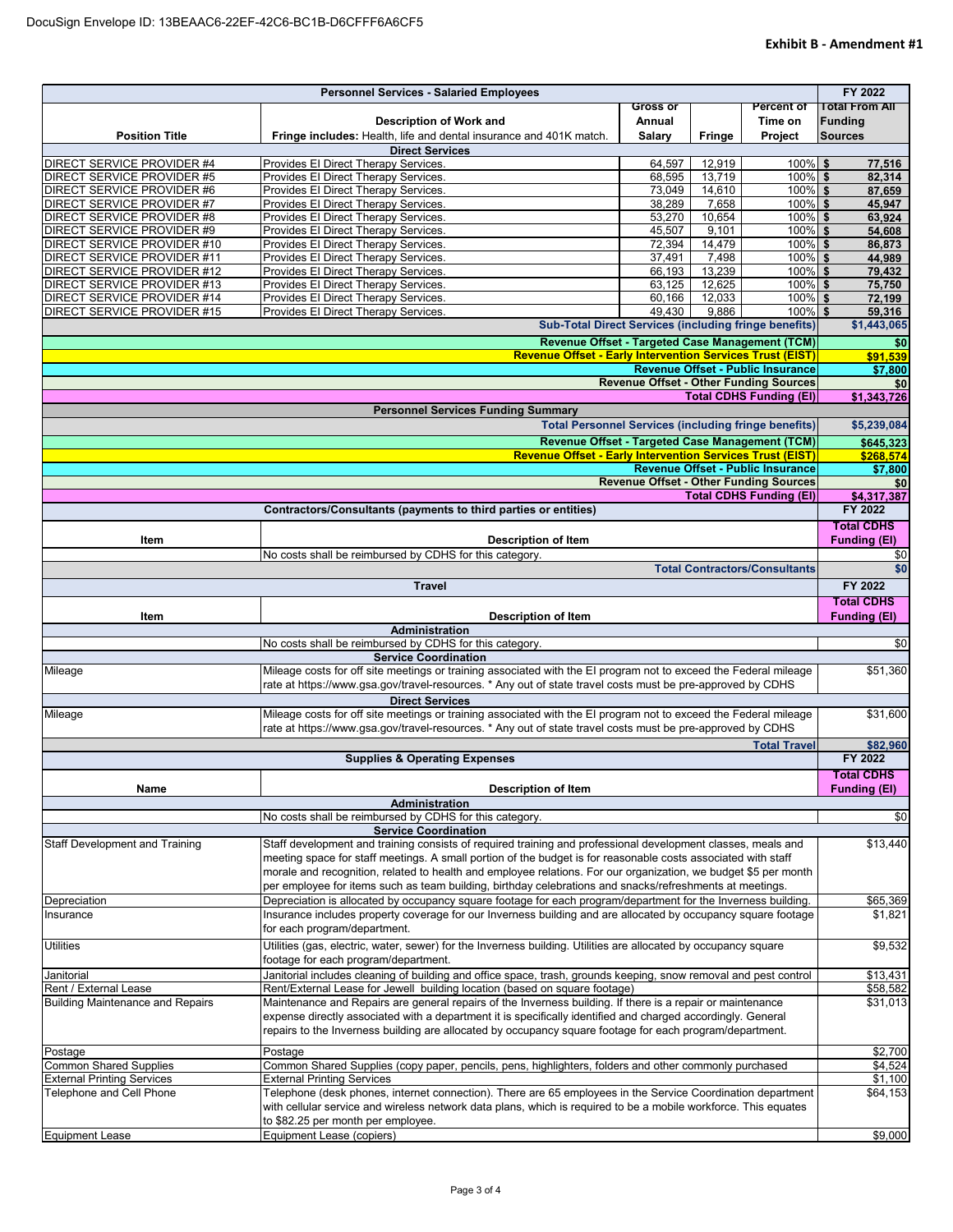|                                         | <b>Supplies &amp; Operating Expenses</b>                                                                                                                    | FY 2022                |
|-----------------------------------------|-------------------------------------------------------------------------------------------------------------------------------------------------------------|------------------------|
|                                         |                                                                                                                                                             | <b>Total CDHS</b>      |
| Name                                    | <b>Description of Item</b>                                                                                                                                  | <b>Funding (EI)</b>    |
| <b>Equipment and Furniture</b>          | <b>Service Coordination</b><br>Equipment and Furniture, not Capitalized                                                                                     | \$1,400                |
| <b>Computer Maintenance</b>             | Computer maintenance and IT support                                                                                                                         | \$11,600               |
| <b>Computer Equipment</b>               | Computer equipment, not capitalized (monitors, mouse, keyboards); these are based on actuals, are purchased                                                 | \$12,800               |
|                                         | as necessary.                                                                                                                                               |                        |
|                                         | <b>Direct Services</b>                                                                                                                                      |                        |
| Staff Development and Training          | Staff development and training consists of required training and professional development classes, meals and                                                | \$10,550               |
|                                         | meeting space for staff meetings. A small portion of the budget is for reasonable costs associated with staff                                               |                        |
|                                         | morale and recognition, related to health and employee relations. For our organization, we budget \$5 per month                                             |                        |
|                                         | per employee for items such as team building, birthday celebrations and snacks/refreshments at meetings.                                                    |                        |
| Depreciation                            | Depreciation is allocated by occupancy square footage for each program/department for the Inverness building.                                               | \$27,213               |
| Insurance                               | Insurance includes property coverage for our Inverness building and are allocated by occupancy square footage<br>for each program/department.               | \$3,780                |
|                                         |                                                                                                                                                             |                        |
| <b>Utilities</b>                        | Utilities (gas, electric, water, sewer) for the Inverness and Mississippi buildings. Utilities are allocated by                                             | \$5,800                |
|                                         | occupancy square footage for each program/department.                                                                                                       |                        |
| Janitorial                              | Janitorial includes cleaning of building and office space, trash, grounds keeping, snow removal and pest control                                            | \$7,300                |
| <b>Building Maintenance and Repairs</b> | Maintenance and Repairs are general repairs of the Inverness and Mississippi buildings. If there is a repair or                                             | \$12,672               |
|                                         | maintenance expense directly associated with a department it is specifically identified and charged accordingly.                                            |                        |
|                                         | General repairs to the Inverness and Mississippi buildings are allocated by occupancy square footage for each                                               |                        |
| Postage                                 | Postage                                                                                                                                                     | \$2,100                |
| <b>Common Shared Supplies</b>           | Common Shared Supplies (copy paper, pencils, pens, highlighters, folders and other commonly purchased                                                       | \$3,300                |
| <b>External Printing Services</b>       | <b>External Printing Services</b>                                                                                                                           | \$1,300                |
| Telephone and Cell Phone                | Telephone (desk phones, internet connection). There are 20 employees in the Direct Service department with                                                  | \$15,000               |
|                                         | cellular service. This equates to \$62.50 per month per employee.                                                                                           |                        |
| <b>Equipment Lease</b>                  | Equipment Lease (copiers)                                                                                                                                   | \$5,200                |
| <b>Equipment and Furniture</b>          | Equipment and Furniture, not Capitalized                                                                                                                    | \$600                  |
| <b>Computer Maintenance</b>             | Computer maintenance and IT support                                                                                                                         | \$31,200               |
| <b>Computer Equipment</b>               | Computer equipment, not capitalized (monitors, mouse, keyboards); these are based on actuals, are purchased                                                 | \$3,800                |
|                                         | as necessary.                                                                                                                                               |                        |
|                                         | <b>Total Supplies &amp; Operating</b>                                                                                                                       | \$430,280              |
|                                         | <b>Total Direct Costs Funding Summary</b>                                                                                                                   |                        |
|                                         | <b>TOTAL DIRECT COSTS</b>                                                                                                                                   | \$5,752,324            |
|                                         | Revenue Offset - Targeted Case Management (TCM)                                                                                                             | \$645,323              |
|                                         | <b>Revenue Offset - Early Intervention Services Trust (EIST)</b>                                                                                            | \$268,574              |
|                                         | <b>Revenue Offset - Public Insurance</b>                                                                                                                    | \$7,800                |
|                                         | <b>Revenue Offset - Other Funding Sources</b>                                                                                                               | \$0                    |
|                                         | <b>Total CDHS Funding (EI)</b>                                                                                                                              | \$4,830,627            |
|                                         | <b>Modified Total Direct Costs Funding Summary</b><br><b>MODIFIED TOTAL DIRECT COSTS (MTDC)</b>                                                             | \$5,693,742            |
|                                         | Uniform Guidance § 200.68 - MTDC means all direct salaries and wages, applicable fringe benefits, materials and supplies, services, travel, and up to the   |                        |
|                                         | first \$25,000 of each subaward. MTDC excludes equipment, capital expenditures, charges for patient care, rental costs, tuition remission, scholarships and |                        |
|                                         | fellowships, participant support costs and the portion of each subaward in excess of \$25,000.                                                              |                        |
|                                         | <b>RENT REMOVED</b>                                                                                                                                         |                        |
|                                         |                                                                                                                                                             |                        |
|                                         | Revenue Offset - Targeted Case Management (TCM)<br><b>Revenue Offset - Early Intervention Services Trust (EIST)</b>                                         | \$645,323              |
|                                         | <b>Revenue Offset - Public Insurance</b>                                                                                                                    | \$268.574              |
|                                         | <b>Revenue Offset - Other Funding Sources</b>                                                                                                               | \$7,800<br>\$0         |
|                                         | <b>Total CDHS Funding (EI)</b>                                                                                                                              |                        |
|                                         | <b>Indirect Costs</b>                                                                                                                                       | \$4,772,045<br>FY 2022 |
|                                         | [not to exceed 10% unless Negotiated Federal Indirect Cost rate or Negotiated State Indirect Cost rate is attached]                                         |                        |
|                                         |                                                                                                                                                             | <b>Total CDHS</b>      |
| Item                                    | <b>Description of Item</b>                                                                                                                                  | <b>Funding (EI)</b>    |
| <b>Indirect Rate</b>                    | 10% de minimis rate elected by the agency for reimbursement                                                                                                 | \$477,205              |
|                                         | <b>Total Indirect</b>                                                                                                                                       | \$477,205              |
|                                         | <b>Total Contract Funding Summary</b>                                                                                                                       |                        |
|                                         | <b>TOTAL</b>                                                                                                                                                | \$6,229,529            |
|                                         | Revenue Offset - Targeted Case Management (TCM)                                                                                                             | \$645,323              |
|                                         | <b>Revenue Offset - Early Intervention Services Trust (EIST)</b>                                                                                            | \$268,574              |
|                                         | <b>Revenue Offset - Public Insurance</b>                                                                                                                    | \$7,800                |
|                                         | <b>Revenue Offset - Other Funding Sources</b>                                                                                                               | \$0                    |
|                                         | <b>Total CDHS Funding (EI)</b>                                                                                                                              | \$5,307,832            |

**\*Figures are rounded using basic accounting standards. (0.00-0.49 = 0; 0.50-0.99 = 1.0)**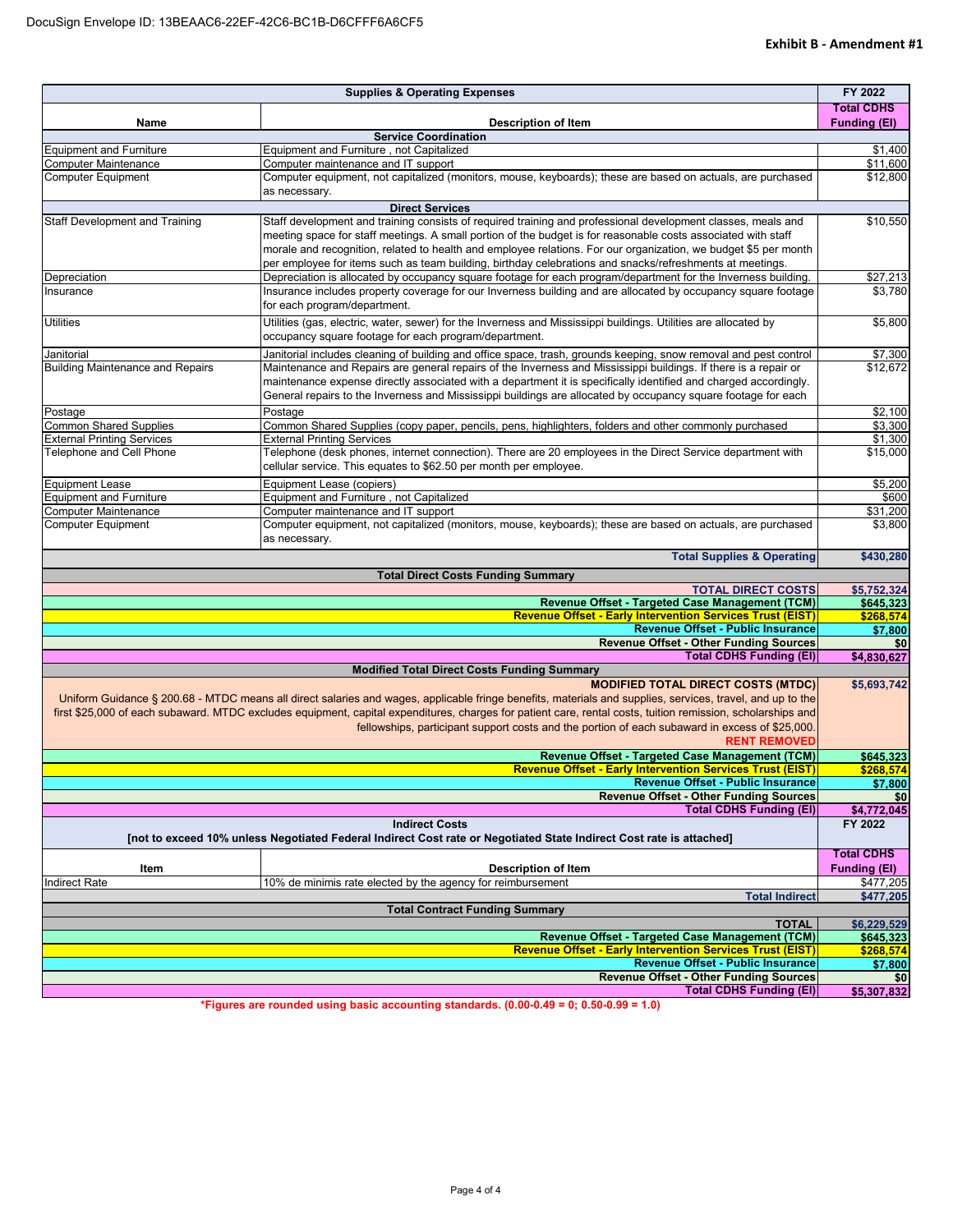# **ADDITIONAL PROVISIONS**

# **1. SERVICE PROVISIONS**

The Contractor shall provide the services according to the plans submitted in the "Statement of Work", attached and incorporated herein by this reference as **EXHIBIT A**. In all cases, the descriptions, plans, timetables, tasks, duties, and responsibilities of the Contractor as described in the Statement of Work, shall be adhered to in the performance of the requirements of this contract. In the event of a conflict, the terms and conditions of this contract shall control over the Statement of Work. Any significant changes to the Statement of Work (SOW) require an amendment to the contract.

## **2. GOALS AND OBJECTIVES**

The Contractor shall be responsible for the achievement of any goals and objectives as specified within the Statement of Work (**EXHIBIT A**) of this contract unless written notice of any modifications are furnished by the State to the Contractor allowing adequate time for compliance during the term of this contract.

## **3. COPY OF SUBCONTRACT**

The Contractor shall provide to the State a copy of any executed subcontract between the Contractor and any provider of services to fulfill any requirements of this contract. Subcontracts shall be emailed to the Contract Representative upon execution.

## **4. PAYMENT**

In consideration of the provision of services and reporting and subject to all payment and price provisions and further subject to verification by the State of full and satisfactory compliance with the terms of this contract, the State shall pay to the Contractor an amount not to exceed the amount specified in the Budget (**EXHIBIT B**), of this contract.

- **A.** The Contractor shall submit requests for payment to CDHS OEC Invoicing@state.co.us no less than monthly on forms prescribed and provided by the State.
- **B.** Payment shall be made on a cost reimbursement basis for services rendered.
- **C.** It is understood any vacancy savings in the personnel category and/or any savings in any other category shall require written approval from the State prior to any redistribution of any savings by the Contractor. ANY COST SAVINGS THAT ARE REDISTRIBUTED BY CONTRACTOR WITHOUT WRITTEN APPROVAL SHALL NOT BE REIMBURSED BY THE STATE.
- **D.** IT IS UNDERSTOOD ANY COSTS THAT EXCEED THE CONTRACTED AMOUNT SHALL NOT BE PAID BY CDHS. If Contractor has a legitimate need for additional funds, the Contractor shall request additional funds from the CDHS 60 days prior to projected depletion of contracted funds. CDHS shall review each request and notify Contractor in writing of approval or denial. Approval of additional funds shall require an official modification to the Contract by Amendment or Option Letter.
- **E.** Timely Invoicing Invoices shall be submitted no later than 30 days following the last day of the month. End of State Fiscal Year invoices are on a compressed timeframe. Invoices for all services provided prior to June 30th shall be invoiced by July 5th. Contractors who are unable to provide the invoice by July 5th shall notify the state of the amount to be booked as accounts payable by July 13th by sending an email to CDHS\_OEC\_Invoicing@state.co.us. Final invoices for services prior to June 30th shall be submitted by September 14th. Invoices received after September 14th may not be paid.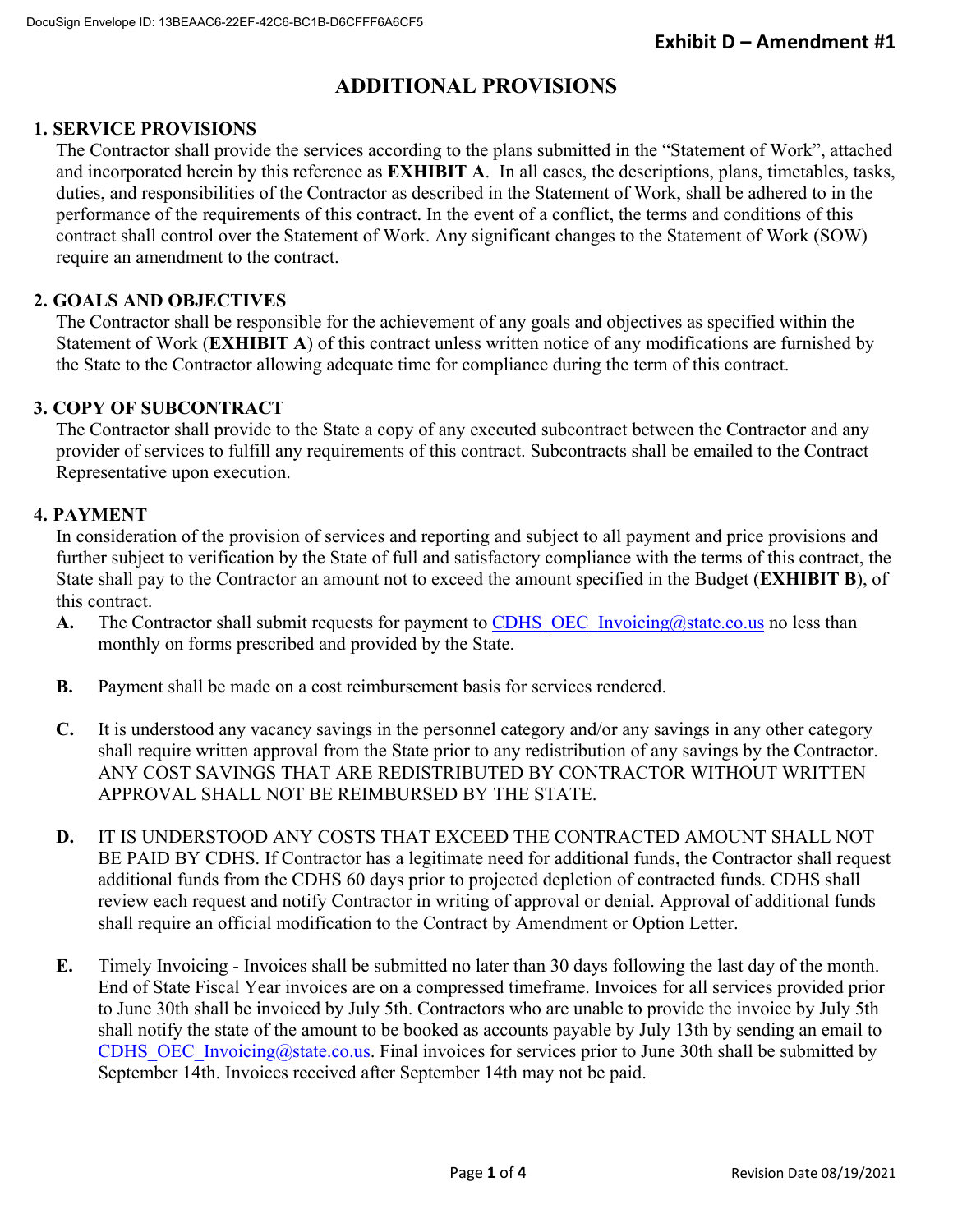- **F.** The Contractor shall maintain source documentation to support all payment requested pursuant to this contract. All source documentation shall be provided to the State by the Contractor upon request.
- **G.** It is understood that the State reserves the right to offset funds pursuant to this contract based on the discovery of overpayment or improper use of funds by the Contractor. Overpayment or improper use of funds is interpreted to apply to specific terms of prior year contracts, and includes without limitation requirements of the Generally Accepted Accounting Principles (GAAP) issued by the American Institute of Certified Public Accountants, and applicable sections of the Colorado Revised Statutes.
- **H.** At no time will CDHS have the expectation that services be delivered without reimbursement.
- **I.** All services shall be billed to the appropriate funding sources, including Medicaid. If a hard denial is received, CDHS will be the payer of last resort.
- **J.** The State shall review monthly invoices throughout the fiscal year. If, after a number of months, the State determines the Contractor is not needing/using the funding allocated for the Contractor's work in the Contract, the State shall remove these funds from the contract budget by Option Letter for a proportional reduction of services with prior written notification to the Contractor.

## **5. PARTICIPATION**

The Contractor representative(s) is required to participate in any Office of Early Childhood sponsored meetings related to this contract.

## **6. SUPPLANTING**

Payments made to the Contractor under this contract will supplement and not supplant other state, local or federal expenditures for services associated with this contract.

## **7. BUDGET CHANGES**

Contractor may request in writing adjustments to the direct costs in the current year budget **(EXHIBIT B)** not to exceed 10% of the total budget. Requests shall be made in the form of a written budget revision request to the appropriate program staff. Written approval for the budget revision shall be required prior to any changes to the budget related to the budget revision request. The total dollar amount of the contract budget cannot be changed as a result of the budget revision request. Budget adjustment requests over 10%, adding new expense lines, and/or changes to the total dollar amount of the budget require a formal amendment. No adjustments to the Indirect Costs portion of the budget are allowable without a formal amendment.

Contractor may request in writing up to a 5% increase to the "Gross or Annual Salary" of an individual employee if a position currently listed in the contract becomes vacant and the new incoming employee will be hired at a higher or lower salary. No increase within the salary range is authorized without prior written approval from CDHS. Adding additional staff requires an amendment to the contract. Vacancy savings cannot be used to change salary amounts for existing personnel without an amendment. Any change to personnel requires prior written approval from CDHS staff. This process will never change the Contract Maximum Amount. Contractor must use available unused funds from either vacancy savings or another category within the contract. The revision request may not at any time compromise the integrity of the funded program as determined by CDHS program staff.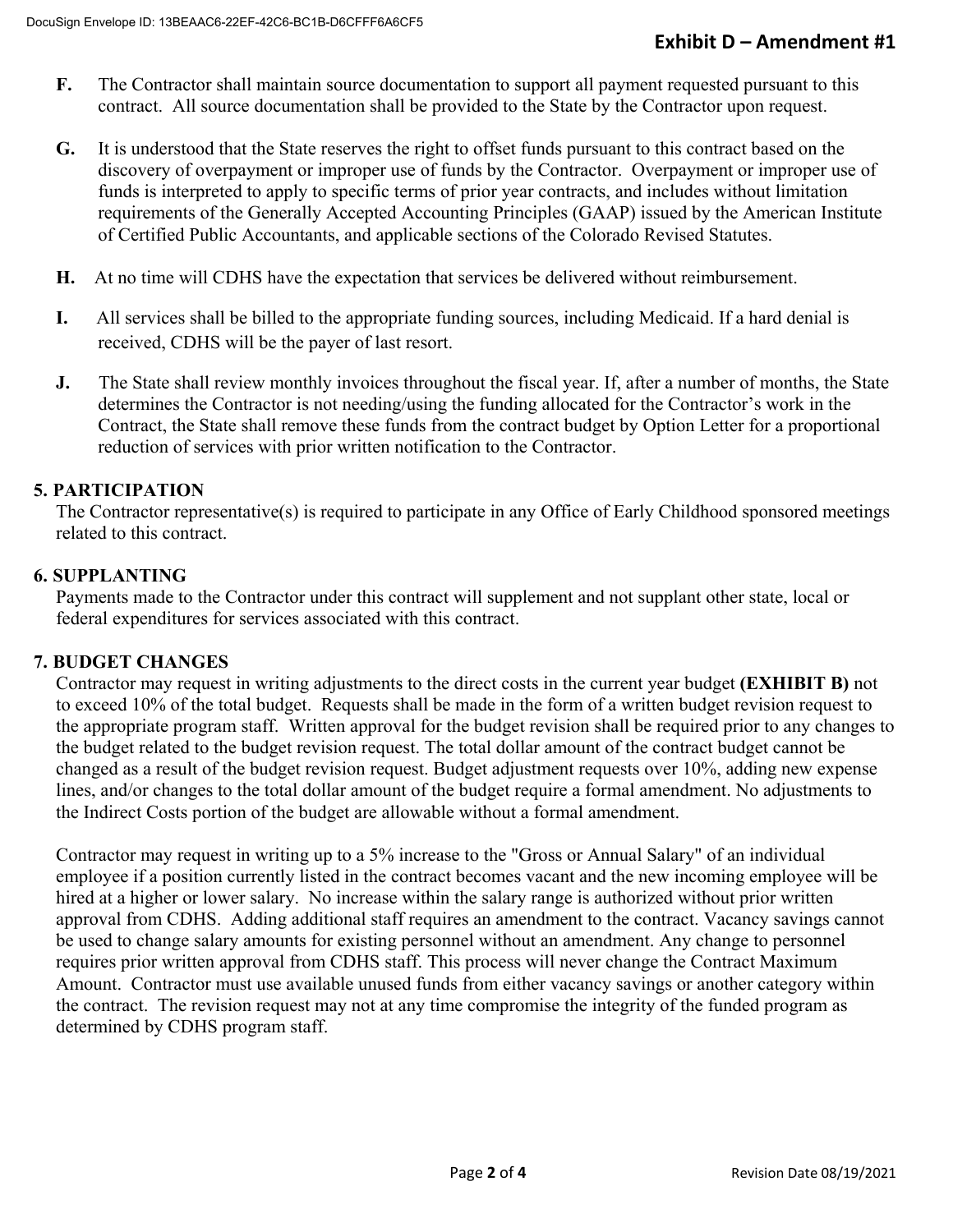## **8. TRAVEL**

**A.** Mileage shall not exceed the Federal mileage rate per https://www.gsa.gov/travel-resources.

- **B.** Per Diem shall not exceed Federal GSA per diem rates for the area of travel per https://www.gsa.gov/travel-resources.
- **C.** Hotel rates cannot exceed any rate established for conference attendance.
- **D.** Usage of airfare or Out of State Travel requires pre-approval from CDHS.

## **9. SUBRECIPIENT**

Contractors determined to be a Sub-recipient of federal funds shall complete the sub-recipient performance report and assessment survey at: https://forms.gle/QTXGEabvipymdsfd8 upon contract execution. Failure to complete the performance report and assessment survey shall delay payment to the Contractor.

## **10. CRITICAL INCIDENT REPORTING**

Within 48 hours of the occurrence of a critical incident involving any child or family and/or an on duty agency staff member of any family support program staff funded through the Office of Early Childhood (OEC), the agency must report in writing the details of the critical incident to the OEC Program Manager for the involved family support program. Critical incidents may include, but are not limited to, awareness of an egregious incident of abuse and/or neglect, near fatality, or fatality of any child currently enrolled in a family support program; involuntary termination of a program staff's employment; criminal allegations involving program staff and related to his/her employment; negative media attention about the family support program; any major injury or threat to the security of an agency staff member while on duty and visiting an enrolled child or family.

# **11. MANDATED REPORTING**

- **A.** All program staff are required by law to report suspected child abuse and neglect. Mandatory reporters must report suspected child abuse and neglect to the local county child welfare agency, the local law enforcement agency, or by calling the child abuse reporting hotline system at 1-844-CO-4KIDS (1-844- 264-5437).
- **B.** All program staff are required to take the online mandatory reporter training on the CDHS Child Welfare Training System: https://www.coloradocwts.com/mandated-reporter-training.